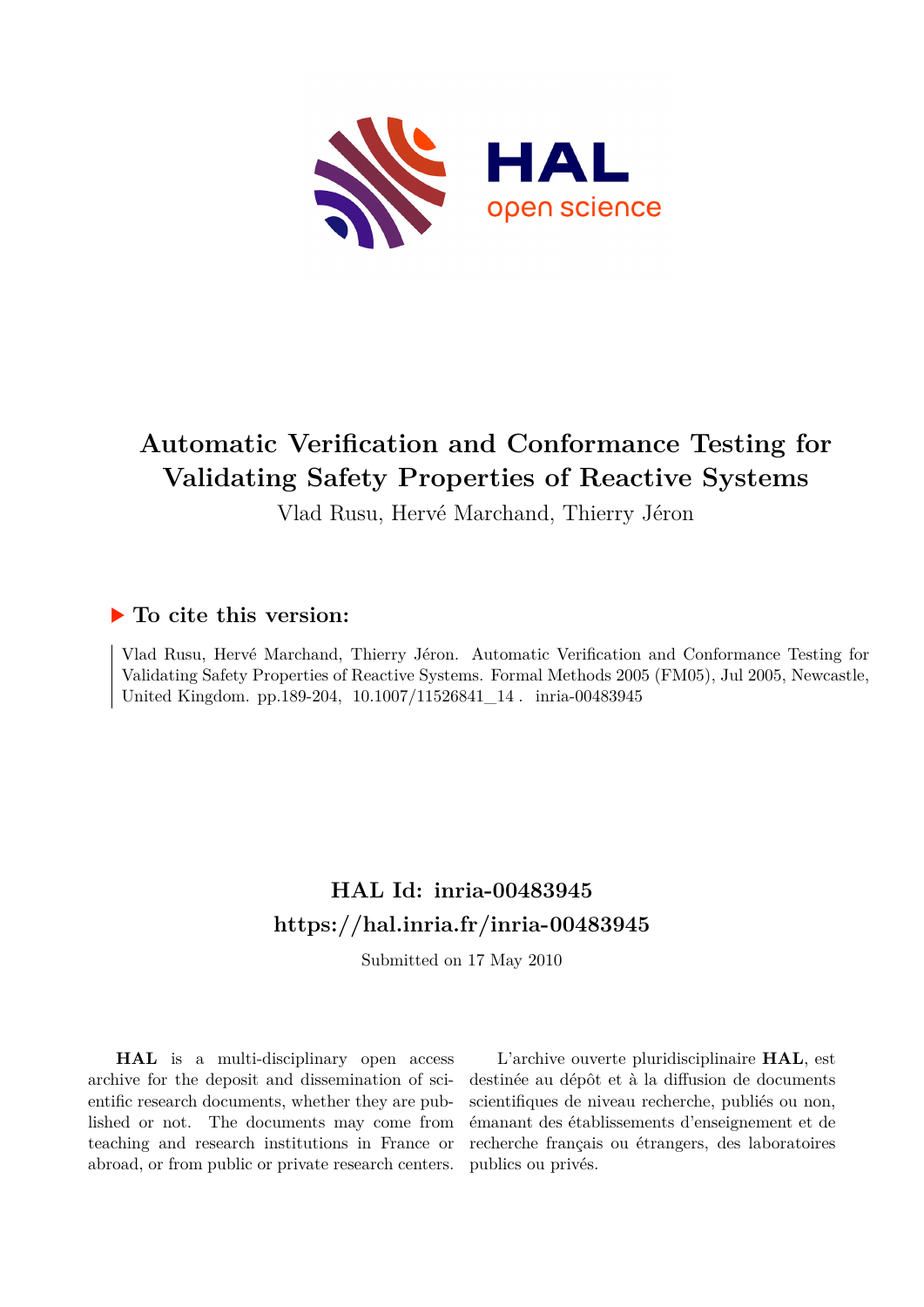### Automatic Verification and Conformance Testing for Validating Safety Properties of Reactive Systems\*

Vlad Rusu, Hervé Marchand, and Thierry Jéron First.Last@irisa.fr

IRISA/INRIA, Campus de Beaulieu, Rennes, France

Abstract This paper presents a combination of verification and conformance testing techniques for the formal validation of reactive systems. A formal specification of a system, which may be infinite-state, and a set of safety properties are assumed. Each property is verified on the specification using automatic techniques based on abstract interpretation, which are sound, but, as a price to pay for automation, are not necessarily complete. Next, for each property, a test case is automatically generated from the specification and the property, and is executed on a black-box implementation of the system to detect violations of the property by the implementation and non-conformances between implementation and specification. If the verification step did not conclude, the test execution may also detect violations of the property by the specification.

Keywords: verification, conformance testing, symbolic test generation

#### Introduction  $\mathbf{1}$

Formal verification and conformance testing are two well-established approaches for validating reactive systems. Both approaches consist in checking the consistency between two representations of a system:

- $-$  formal verification typically compares a formal *specification* of the system with respect to some higher-level required *properties*:
- conformance testing  $[1,5]$  compares the observable behaviour of a black-box *implementation* of the system with that described by the specification.

A formal validation chain for reactive systems, combining verification and conformance testing, may naturally consist of the following steps:

- 1. the properties are automatically verified on the specification;
- 2. test cases are automatically derived from the specification and the properties;
- 3. the test cases are executed on the black-box implementation of the system, to check the satisfaction of the properties by the implementation and the conformance between implementation and specification.

 $\star$  The full version of this paper is available as IRISA report [17].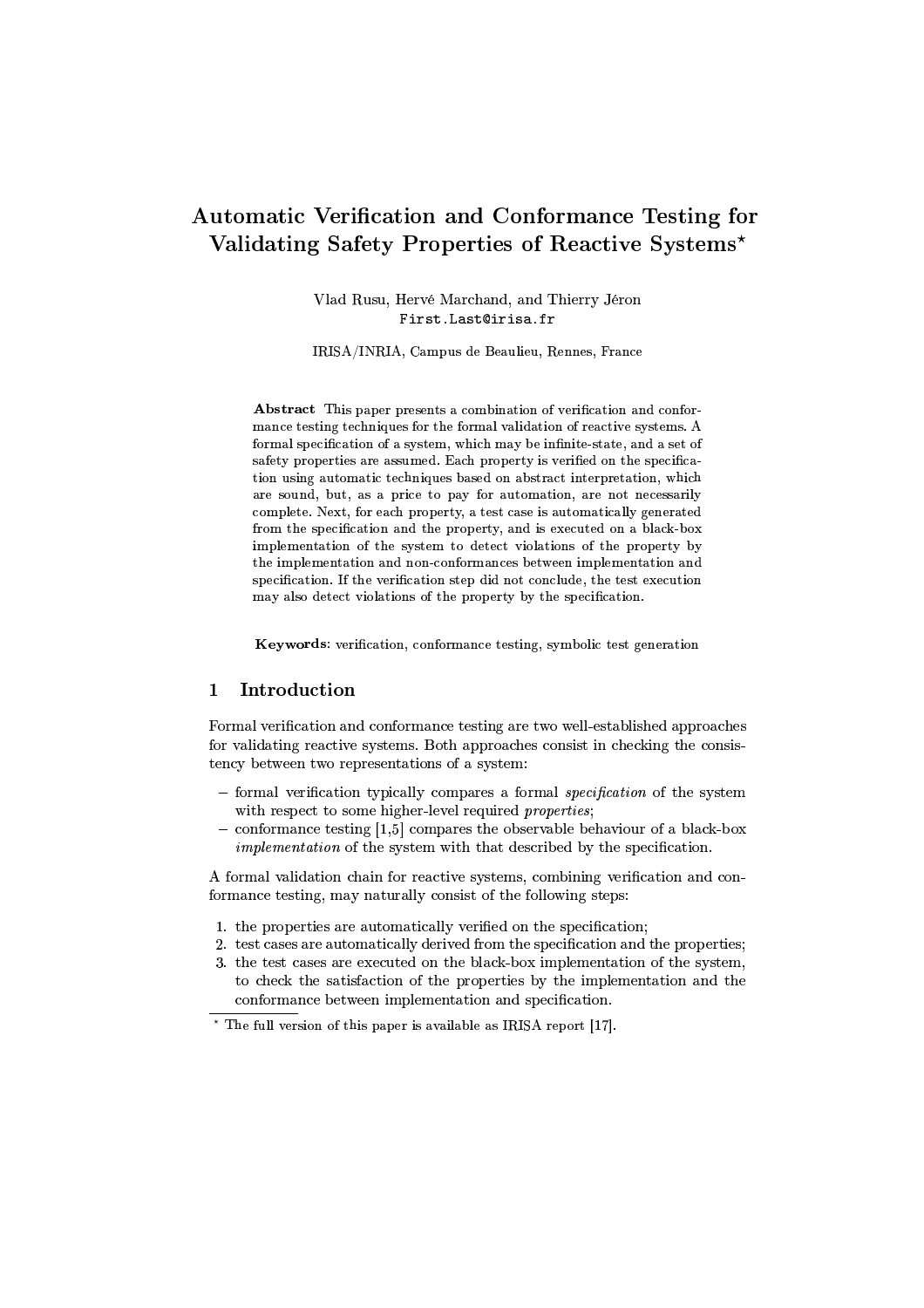In this paper we formally define and study such a validation chain. We consider a general class of specifications which may be infinite-state (automata extended with variables, which communicate with the environment by means of inputs and outputs carrying parameters). In this setting, the verification step (in particular, for safety properties) is undecidable. In order to keep it automatic and ensure that it always terminates, we adopt approximate, conservative verification techniques based on abstract interpretation [7], which may either prove the property, or terminate with a "don't know" answer.

The main contribution of the paper lies in the second step of the proposed validation chain. It is a test generation algorithm that takes into account the infinite-state nature of the specifications and the incompleteness of the verification step. The algorithm takes as inputs a specification and a safety property, and produces a test case for checking the conformance between a given implementation and the specification, and the satisfaction of the safety property by the implementation. To deal with infinite-state specifications and properties, the algorithm is *symbolic*; it does not attempt to enumerate the (potentially infinite) domain of the specification's variables, but deals with the variables by means of symbolic computations. As a consequence of the incompleteness of the verification step, the test cases generated by our algorithm may also detect violations of the property by the *specification* when executed on the *implementation*. Hence, test execution may detect one or several of the following inconsistencies:

- $-$  violation of the property by the specification,
- $-$  violation of the property by the implementation,
- $-$  violation of conformance between implementation and specification.

These results are returned to the user in the form of test verdicts, and may be employed to fix errors in the implementation, specification, or the properties.

The rest of the paper is organised as follows. Section 2 presents the model of Input-Output Symbolic Transition Systems (IOSTS) and, in Section 3 we set the framework for verification and testing using IOSTS as the underlying model.

Section 4 defines our symbolic test generation algorithm. The algorithm is proved correct, in the sense that the verdicts returned by test execution correctly characterise the relations between implementation, specification, and property. Moreover, the (infinite) set of all test cases generated in this manner may, in principle, discover all implementations that do not conform to a given specification according to the standard ioco relation [19]. As a by-product of the correctness proofs, we show that **ioco**-conformance with respect to a given specification is a safety property. We also provide a symbolic construction of the canonical tester  $[4]$  for **ioco-conformance** with respect to a given specification.

Section 5 outlines a technique for optimising test cases towards detecting the violation of the property. We show that this optimisation preserves the correctness of the test verdicts. The overall approach is illustrated on a simple example. The full version of this paper [17] contains a larger example (the Bounded Retransmission Protocol [11]) and provides proofs of the results.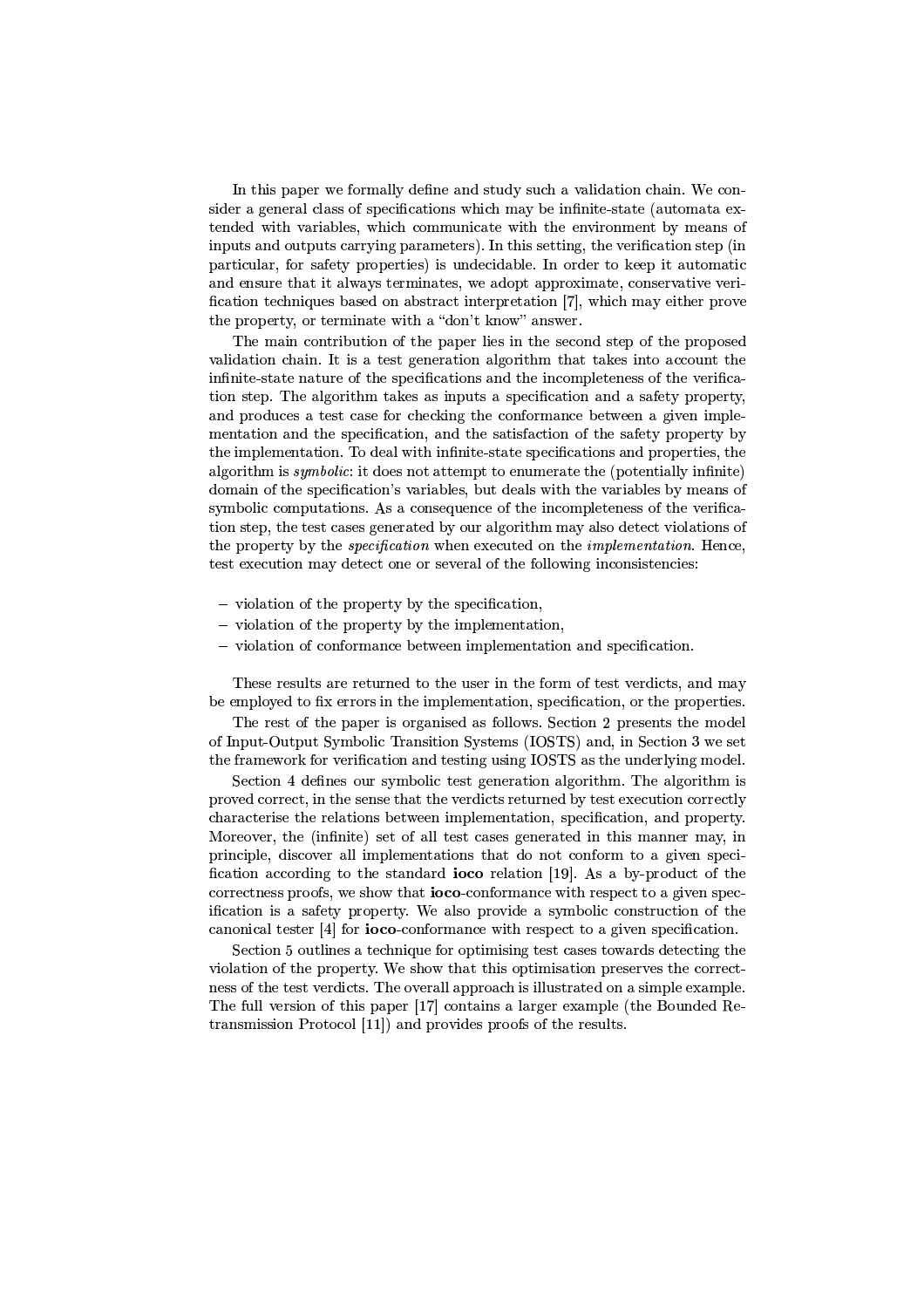### The IOSTS Model  $\overline{2}$

The model of Input-Output Symbolic Transition Systems (IOSTS) is inspired from I/O automata [15]. Unlike I/O automata, IOSTS do not require *inputcompleteness* (i.e., all input actions do not need to be enabled all the time).

**Definition 1 (IOSTS).** An IOSTS is a tuple  $(D, \Theta, Q, q^0, \Sigma, T)$  where

- $D$  is a finite set of typed Data, partitioned into a set V of variables and a set P of parameters. For  $d \in D$ , type(d) denotes the type of d.
- $\Theta$  is the initial condition. a Boolean expression on V.
- Q is a nonempty, finite set of locations and  $q^0 \in Q$  is the initial location.
- $\Sigma$  is a nonempty, finite alphabet, which is the disjoint union of a set  $\Sigma^?$  of input actions and a set  $\Sigma^!$  of output actions<sup>1</sup>. For each action  $a \in \Sigma$ , its signature  $sig(a) = \langle p_1, \ldots, p_k \rangle \in P^k$   $(k \in \mathbb{N})$  is a tuple of parameters.
- T is a set of transitions. Each transition is a tuple  $\langle q, a, G, A, q' \rangle$  made of:
	- a location  $q \in Q$ , called the origin of the transition.
	- an action  $a \in \Sigma$  called the action of the transition.
	- a Boolean expression G on  $V \cup \mathfrak{sig}(a)$ , called the guard.
	- an assignment A, which is a set of expressions of the form  $(x := A^x)_{x \in V}$ such that, for each  $x \in V$ , the right-hand side  $A^x$  of the assignment  $x := A^x$  is an expression on  $V \cup sig(a)$ .
	- a location  $q' \in Q$  called the destination of the transition.

A simple example of IOSTS is depicted in Figure 1. This system expects a  $START$  input carrying an integer parameter p, and saves the value of p into the variable x. Then, as long as x is strictly positive, its value is emitted to the environment via the output MSG carrying the parameter m. The variable x is decreased by 1, and when it reaches 0, the  $STOP$  output is emitted.



Figure 1. Sample IOSTS  $S$ 

For simplicity, only input and output actions are considered here. A more detailed model, which also contains internal actions, is defined in the full paper.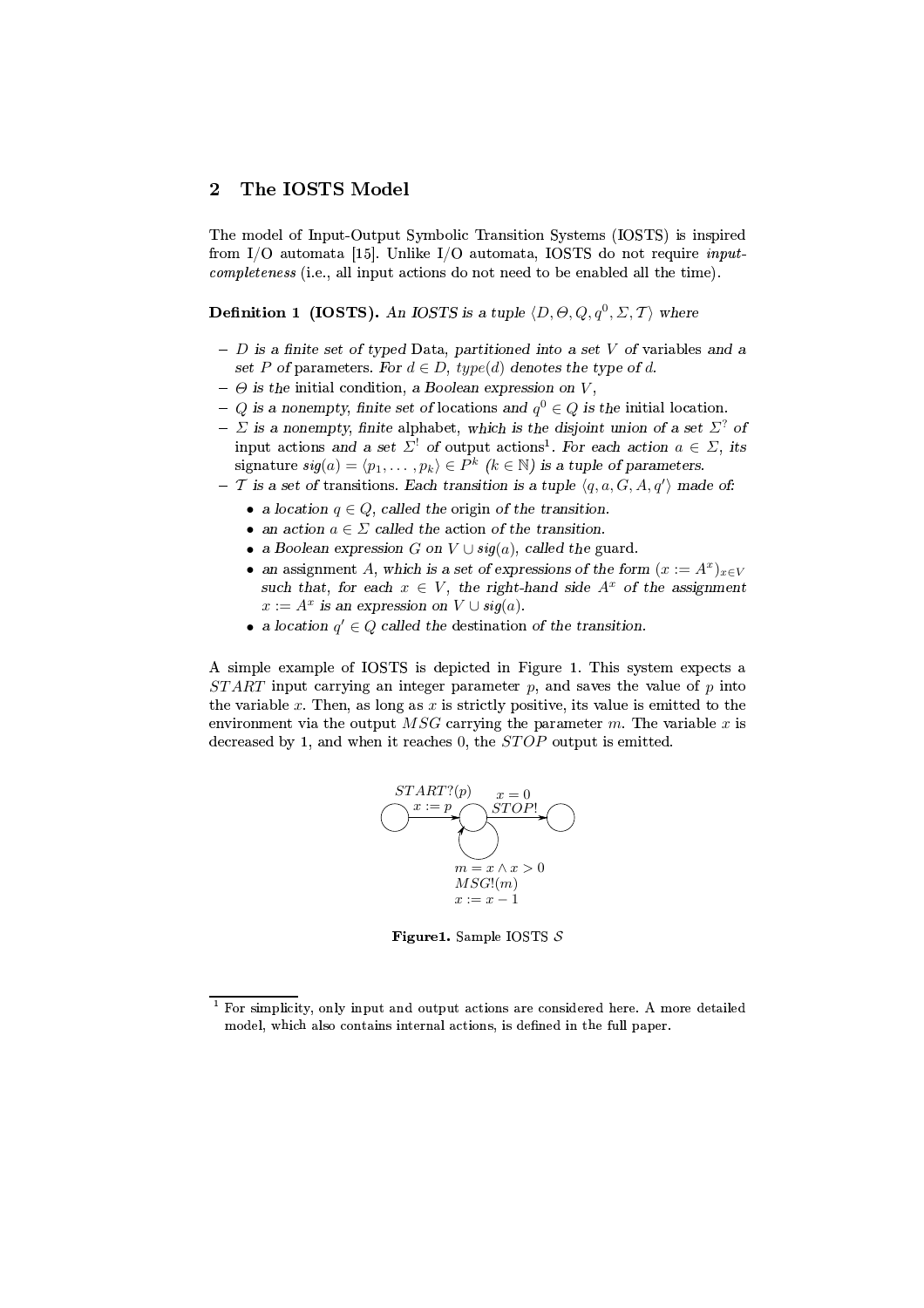**Semantics.** The semantics of IOSTS is described in terms of input-output labelled transitions systems (IOLTS).

**Definition 2.** An IOLTS is a tuple  $\langle S, S^0, A \rangle$  where S is a set of states, which may be infinite,  $S^0 \subseteq S$  is the set of initial states,  $\Lambda = \Lambda^2 \cup \Lambda^1$  is a set of (input or output) actions, and  $\rightarrow \subseteq S \times A \times S$  is the transition relation.

Intuitively, the IOLTS semantics of an IOSTS  $\langle D = V \cup P, \Theta, Q, q^0, \Sigma, T \rangle$ enumerates of the possible tuples of values (hereafter called valuations) of parameters P and variables V. Let V denote the set of valuations of the variables V, and  $\Pi$  denote the set of valuations of the parameters  $P$ . Then, for an expression E involving (a subset of)  $V \cup P$ , and for  $\nu \in V$ ,  $\pi \in \Pi$ , we denote by  $E(\nu, \pi)$ the value obtained by substituting in  $E$  each variable by its value according to  $\nu$ , and each parameter by its value according to  $\pi$ . For  $P' \subseteq P$ , we denote by  $\Pi_{P'}$ the restriction of the set  $\Pi$  of valuations to the set  $P'$  of parameters.

**Definition 3.** The semantics of an IOSTS  $S = \langle D, \Theta, Q, q^0, \Sigma, T \rangle$  is an IOLTS  $\mathcal{S} \equiv \langle S, S^0, A, \rightarrow \rangle$ , defined as follows:

- 
- the set of states is  $S = Q \times V$ ,<br>- the set of initial states is  $S^0 = q^0 \times V^0$ , with  $V^0 = \{ \nu \in V | \Theta(\nu) = true \}$
- the set of actions  $\Lambda = \{ \langle a, \pi \rangle | a \in \Sigma, \pi \in \Pi_{\text{sig}(a)} \},\$  also called the set of valued actions, is partitioned into the sets  $\Lambda^?$  of valued inputs and  $\Lambda^!$  of valued outputs, such that for  $\#\in \{?, !\}, \Lambda^{\#} = \{\langle a, \pi \rangle | a \in \Sigma^{\#}, \pi \in \Pi_{\text{sq}(a)}\}.$
- $\rightarrow$  is the smallest relation in  $S \times A \times S$  defined by the following rule:

$$
\langle q, \nu \rangle, \langle q', \nu' \rangle \in S \quad \langle a, \pi \rangle \in \Lambda \quad t = \langle q, a, G, A, q' \rangle \in \mathcal{T} \quad G(\nu, \pi) = true \quad \nu' = A(\nu, \pi)
$$

$$
\langle q, \nu \rangle \stackrel{\langle a, \pi \rangle}{\rightarrow} \langle q', \nu' \rangle
$$

The rule says that the valued action  $\langle a, \pi \rangle$  takes the system from a state  $\langle q, \nu \rangle$ to a state  $\langle q', \nu' \rangle$  if there exists a transition  $t = \langle q, a, G, A, q' \rangle$  whose guard G evaluates to  $true$  when the variables evaluate according to  $\nu$  and the parameters carried by the action a evaluate according to  $\pi$ . Then, the assignment A of the transition maps the pair  $(\nu, \pi)$  to  $\nu'$ .

**Definition 4 (run).** A run fragment is a sequence of alternating states and valued actions  $s_1 \stackrel{\alpha_1}{\rightarrow} s_2 \stackrel{\alpha_2}{\rightarrow} \cdots s_{n-1} \stackrel{\alpha_{n-1}}{\rightarrow} s_n$ . A run is a run fragment that starts in an initial state.

A state is *reachable* if it is the last state of a run. For a sequence  $\sigma$  =  $\alpha_1\alpha_2\cdots\alpha_n$  of valued actions, we sometimes write  $s \stackrel{\sigma}{\rightarrow} s'$  for  $\exists s_1,\ldots s_{n+1} \in$  $S. s = s_1 \stackrel{\alpha_1}{\rightarrow} s_2 \stackrel{\alpha_2}{\rightarrow} \cdots s_n \stackrel{\alpha_n}{\rightarrow} s_{n+1} = s'$ . For a set of states  $S' \subseteq S$  of the IOSTS we write  $s \stackrel{\sigma}{\rightarrow} S'$  if there exists a state  $s' \in S'$  such that  $s \stackrel{\sigma}{\rightarrow} s'$ .

**Definition 5 (trace).** The trace of a run  $\rho$  is the projection of  $\rho$  on  $A^! \cup A^?$ . The set of traces of an IOSTS S is denoted by  $Traces(S)$ .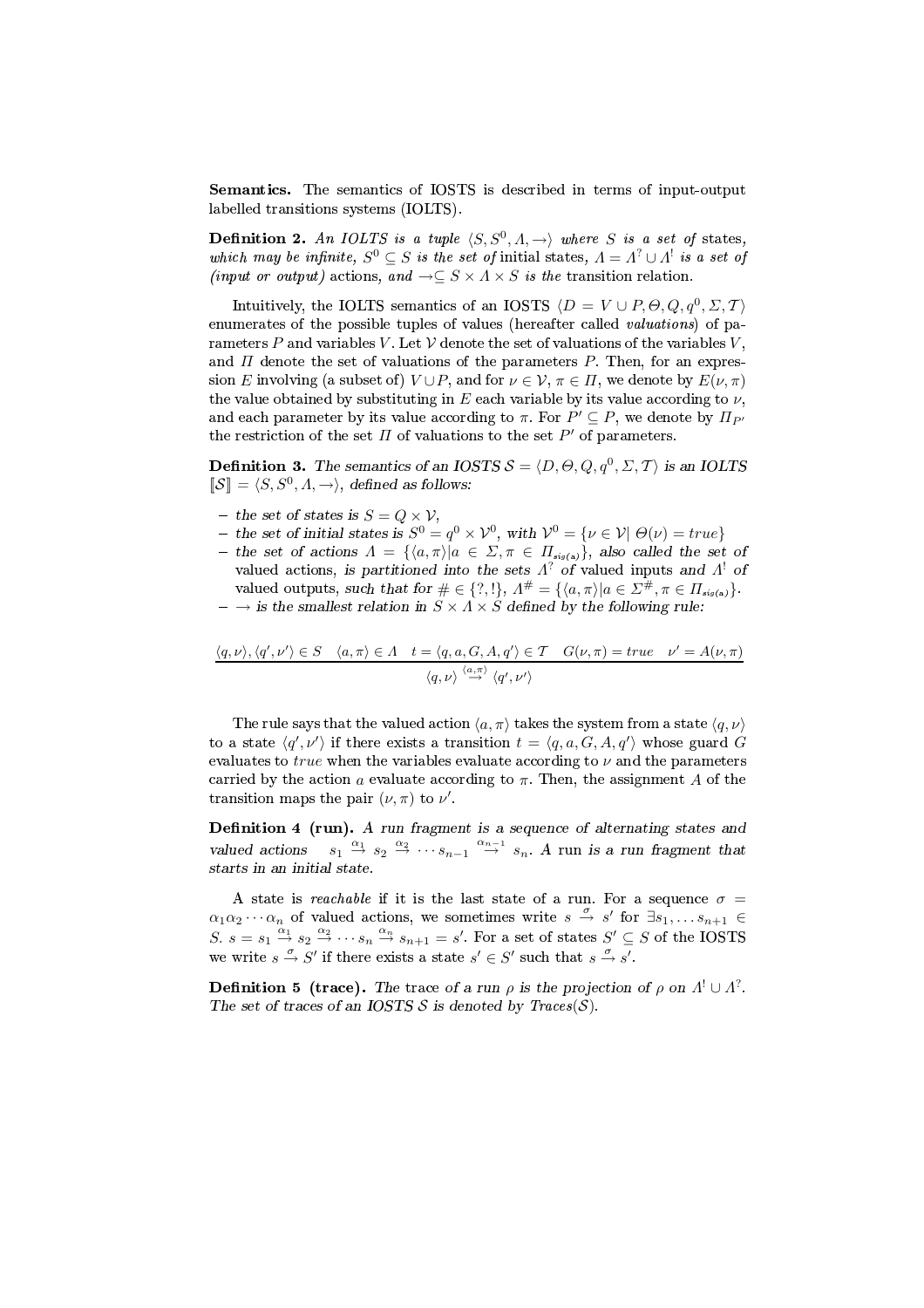Let  $F \subseteq Q$  be a set of locations of an IOSTS S. A run  $\rho$  is recognised by F if it ends in a state in  $F \times V$ . A trace is recognised by F if it is the projection on  $\Lambda^! \cup \Lambda^?$ of a recognised run. The set of recognised traces is denoted by  $RTrace(S, F)$ .

An IOSTS is *deterministic* if in each location, the guards of the transitions labelled by the same action are mutually exclusive. All the IOSTS considered in this paper are deterministic. In the full version [17], more general IOSTS are also considered (nondeterministic IOSTS with internal actions). A symbolic *determinisation* operation, which consists in transforming a nondeterministic IOSTS into a deterministic one having the same set of traces, is also presented. The operation is proved correct and terminates for a subclass of IOSTS [20].

#### 3 Verification and conformance testing with IOSTS

This section sets the framework for verification and conformance testing with IOSTS. First, we present a few operations on IOSTS, and then the satisfaction relation and the conformance relation between IOSTS are formally defined.

#### **Parallel Product**  $3.1$

The parallel product of two IOSTS is an IOSTS whose set of traces (resp. recognised traces) are the intersection of the set of traces (resp. recognised traces) of the operands. This operation imposes that the IOSTS have no shared variables, but are defined on the same alphabets of actions and same parameters.

**Definition 6 (Compatible IOSTS).** For  $j = 1, 2$ , the two IOSTS  $S_j = \langle D_j = V_j \cup P_j, \Theta_j, Q_j, q_j^0, \Sigma_j, T_j \rangle$  with data  $D_j$  and alphabet  $\Sigma_j = \Sigma_j^2 \cup \Sigma_j^1$  are compatible if  $V_1 \cap V_2 = \emptyset$ ,  $P_1 = P_2$ ,  $\Sigma_1^1 = \Sigma_2^1$ ,  $\Sigma_1^2 = \Sigma$ 

**Definition 7 (Parallel Product).** The parallel product  $S = S_1||S_2$  of two compatible IOSTS  $S_1, S_2$  is the IOSTS  $(D, P, \Theta, Q, q^0, \Sigma, T)$  that consists of the following elements:  $V = V_1 \cup V_2$ ,  $P = P_1 = P_2$ ,  $\Theta = \Theta_1 \wedge \Theta_2$ ,  $Q = Q_1 \times Q_2$ ,  $q^0 = \langle q_1^0, q_2^0 \rangle$ ,  $\Sigma^? = \Sigma_1^? = \Sigma_2^?$ ,  $\Sigma^! = \Sigma_1^! = \Sigma_2^!$  The set  $\mathcal T$  of transitions of the composed system is the smallest set

$$
\frac{\langle q_1, a, G_1, A_1, q_1' \rangle \in \mathcal{T}_1 \quad \langle q_2, a, G_2, A_2, q_2' \rangle \in \mathcal{T}_2}{\langle \langle q_1, q_2 \rangle, a, G_1 \wedge G_2, A_1 \cup A_2, \langle q_1', q_2' \rangle \rangle \in \mathcal{T}}
$$

Lemma 1 (traces of the parallel product).

 $Traces(S_1||S_2) = Traces(S_1) \cap Traces(S_2).$  $RTraces(S_1||S_2, F_1 \times F_2) = RTraces(S_1, F_1) \cap RTraces(S_2, F_2).$ 

#### Quiescence and suspension IOSTS  $3.2$

In conformance testing it is assumed that the environment may observe not only outputs, but also *absence of outputs* (i.e., in a given state, the system does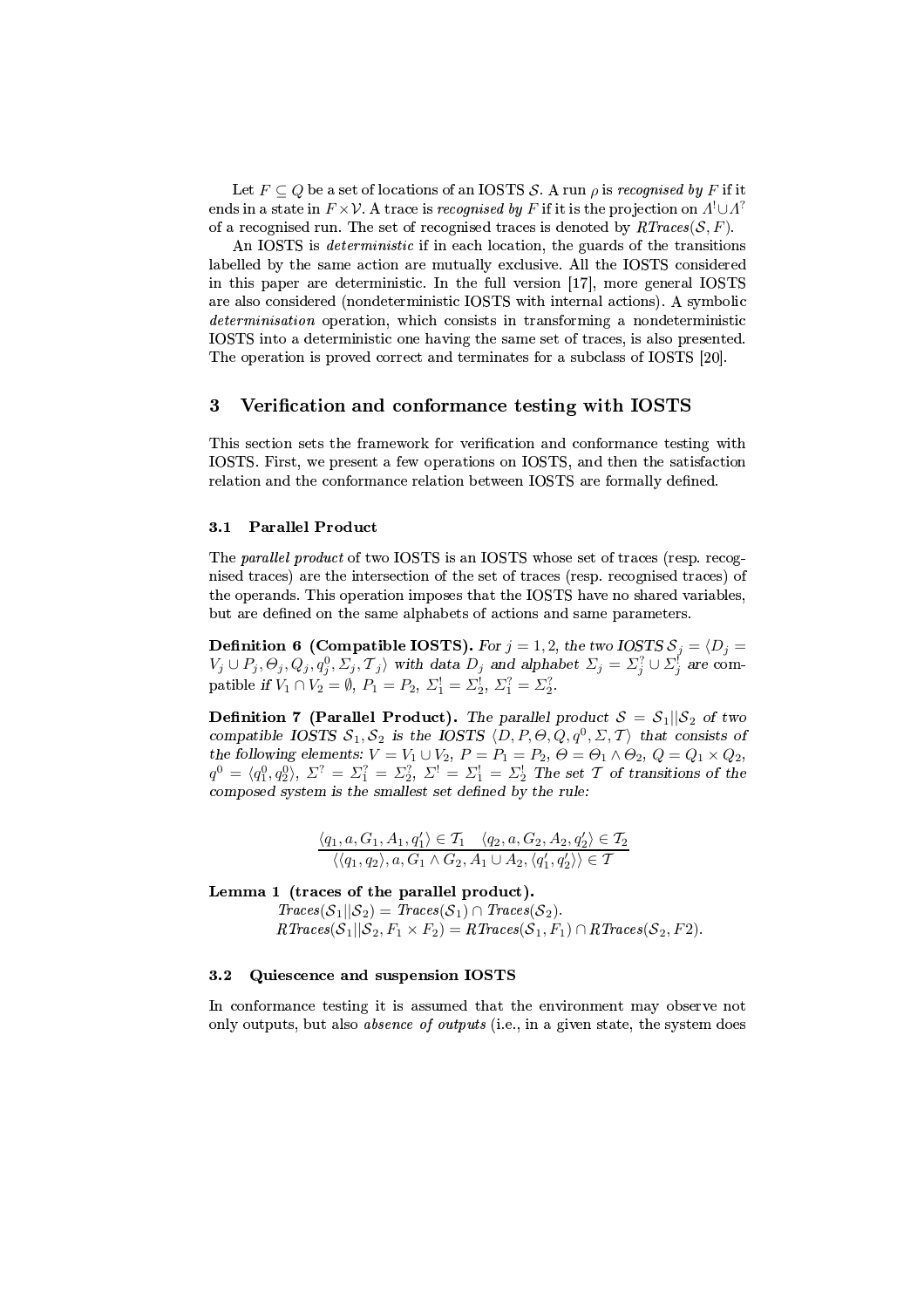not emit any output for the environment to observe). This is called *quiescence* in conformance testing [19]. On a black-box implementation, quiescence is observed using timers: a timer is reset whenever the environment sends a stimulus to the implementation; when the timer expires, the environment observes quiescence.

In order to distinguish a quiescence that is also present in a specification from one that is not, quiescence can be made explicit on a specification by a symbolic operation called *suspension*. This operation transforms an IOSTS  $S$ into an IOSTS  $S^{\delta}$ , also called the *suspension IOSTS* of S. Each location q of  $S^{\delta}$ contains a new self-looping transition, labelled with a new output action  $\delta$ , which may be fired if and only if no other output action may be fired in  $q$ . Formally,

**Definition 8 (Suspension).** Given  $S = \langle D = V \cup P, \Theta, Q, q^0, \Sigma = \Sigma^! \cup \Sigma^? , \mathcal{T} \rangle$ an IOSTS, the suspension IOSTS  $S^{\delta}$  is the tuple  $\langle D = V \cup P, \Theta, Q, q^{0}, (\Sigma^{\dagger} \cup$  $\{\delta\}) \cup \Sigma^?$ ,  $\mathcal{T} \cup \bigcup_{q \in Q} \langle q, \delta, G_{\delta,q}, (v := v)_{v \in V}, q \rangle \rangle$  where

$$
G_{\delta,q}: \bigwedge_{a \in \Sigma'} \neg G_{a,q} \text{ where } G_{a,q}: \bigvee_{t=\langle q,a,G,A,q' \rangle \in \mathcal{T}} \exists sig(a).G. \tag{1}
$$

For the IOSTS S depicted in Figure 1, the IOSTS  $S^{\delta}$  is depicted in Figure 2. The guard  $x < 0$  of the transition labeled  $\delta$  is obtained by simplifying the expression  $\neg(x = 0 \lor \exists m, m = x \land x > 0)$ , which corresponds to Formula (1) above.

In this system, a *START* input with a negative parameter  $(p < 0)$  does not allow for MSG or STOP outputs, i.e., the system is quiescent after START. This is made explicit by the special output  $\delta$ ! after START.



**Figure 2.** Suspension IOSTS  $S^{\delta}$ 

#### Verification of Safety Properties  $3.3$

The problem considered here is: given a reactive system modelled by an IOSTS  $S$ , and a safety property  $\psi$  defined on its traces, does S satisfy  $\psi$ ? We model safety properties using *observers*, which are deterministic IOSTS equipped with a set of "bad" locations; the property is violated when a "bad" location is reached.

**Definition 9 (Observer).** An observer is a deterministic IOSTS  $\omega$  together with a set of dedicated locations Violate<sub> $\omega \subseteq Q_{\omega}$ , which are deadlocks (no outgo-</sub> ing transitions). An observer  $(\omega, Violate_{\omega})$  is compatible with an IOSTS M if  $\omega$ is compatible with M. The set of observers compatible with M is denoted  $\Omega(M)$ .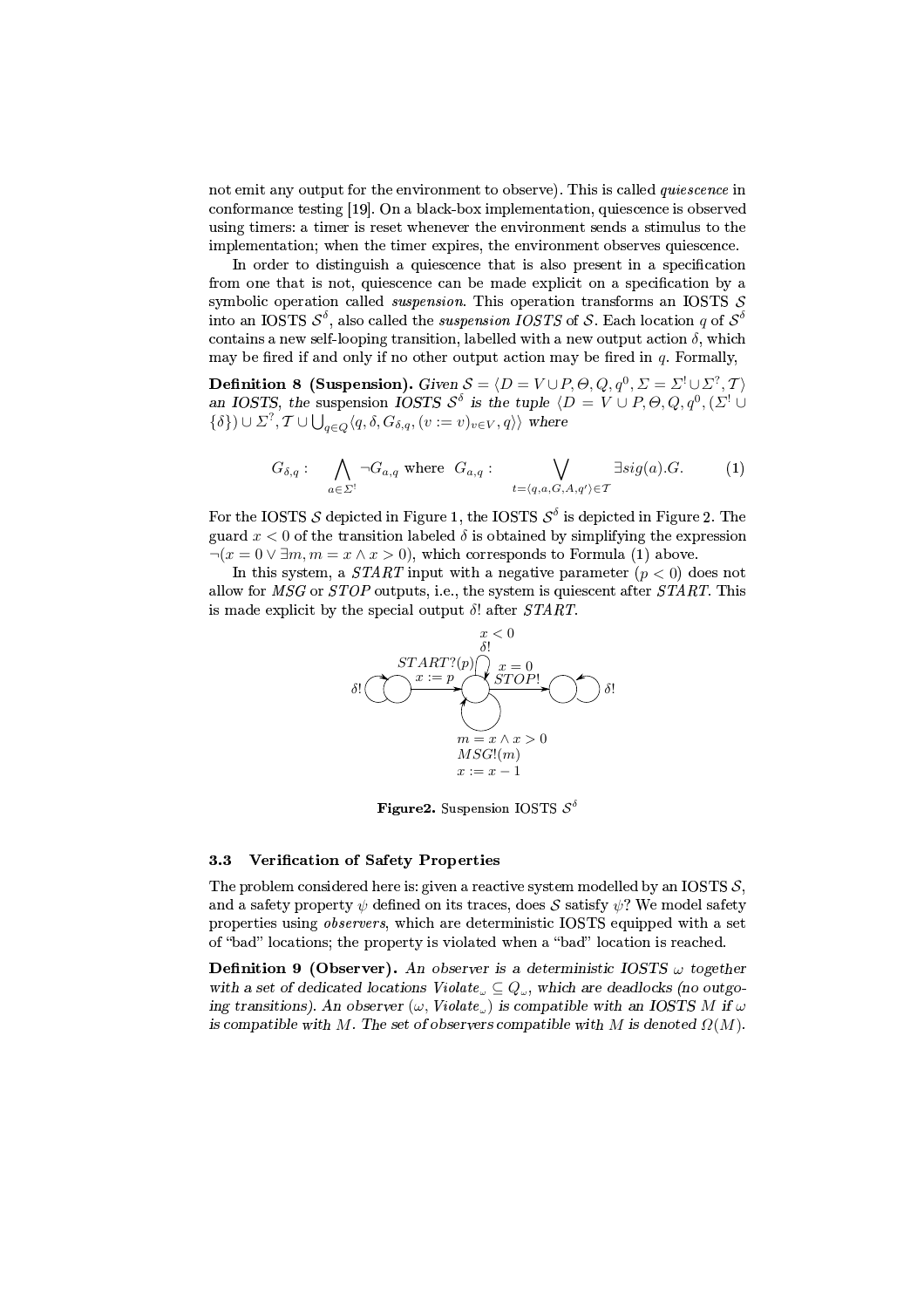An observer  $\omega \in \Omega(M)$  defines a safety property on  $(A_M^! \cup A_M^!)^*$ , namely, the property that is satisfied by all sequences in  $(A_M^! \cup A_M^?)^* \setminus RTraces(\omega, Violate_\omega)$ (and those sequences only). In particular, if M is the suspension IOSTS  $\mathcal{S}^{\delta}$  of a given IOSTS S, then the property is satisfied by a subset of  $(A^!_s \cup {\delta} \cup A^?_s)^*$ .



**Figure 3.** Sample observers :  $\omega_1$  (left),  $\omega_2$  (right).

For example the observer  $\omega_1$  depicted in Figure 3 describes the safety property which says that between START input carrying a parameter  $p > 0$ , and a STOP output, the system must exhibit at least one MSG output. The set of "bad" locations is {Violate}. The self-loops "\*" denote all actions (including the quiescence  $\delta$ ) that do not label other outgoing transitions. The observer  $\omega_2$ depicted on the right-hand side of Figure 3 describes almost the same property (except for the fact that *START* input carries a parameter  $p \ge 0$ ). An IOSTS satisfies an observer if no trace of the IOSTS is recognised by the observer:

Definition 10 (IOSTS Satisfies Observer). For an IOSTS S and an observer  $(\omega, \text{Violate}_{\omega}) \in \Omega(S)$ , we say that S satisfies  $(\omega, \text{Violate}_{\omega})$ , denoted by  $S \models (\omega, \textit{Violate}_{\omega}), \textit{if } \textit{Traces}(S) \cap \textit{RTraces}(\omega, \textit{Violate}_{\omega}) = \emptyset.$ 

Let Q denote the set of locations of S. Then,  $Traces(S) = RT races(S,Q)$  and  $RTraces(S||\omega, Q \times Violate_{\omega}) = RTraces(S, Q) \cap RTraces(\omega, Violate_{\omega})$  (cf. Lemma 1) Hence, checking  $\mathcal{S} \models (\omega, \textit{Violate}_{\omega})$  amounts to checking the emptyness of the set  $RTraces(\mathcal{S}||\omega, Q \times Violate_{\omega})$ . This can be done checking that the intersection between the set of *reachable states* of  $\mathcal{S}||\omega$ , and the set of states whose locations lie in  $Q \times$  Violate<sub>w</sub>, is empty. Alternatively, the intersection between the set of states from which  $Q \times$  Violate<sub>ω</sub> is reachable (also called the *coreachable set* of  $Q \times \textit{Violate}_{\omega}$ , and the set of initial states, can be checked for emptyness.

However, reachable and coreachable sets are not computable in general because of undecidability problems. Approximate analysis techniques such as abstract interpretation [7], can be used to compute over-approximations of them.

Our tool STG (Symbolic Test Generation) [6] is interfaced with a tool called NBac [13] for this purpose. First, STG automatically computes the product  $\omega||\mathcal{S}$ , and then. NBac automatically performs an approximate reachability analysis (from the initial states) and approximate coreachability analysis (to the violating locations) of the product. These tools can be employed to prove, e.g., that the IOSTS  $S^{\delta}$  depicted in Figure 2 does satisfy the observer  $\omega_1$  depicted in Figure 3. (The violating locations are found unreachable, hence, the property holds).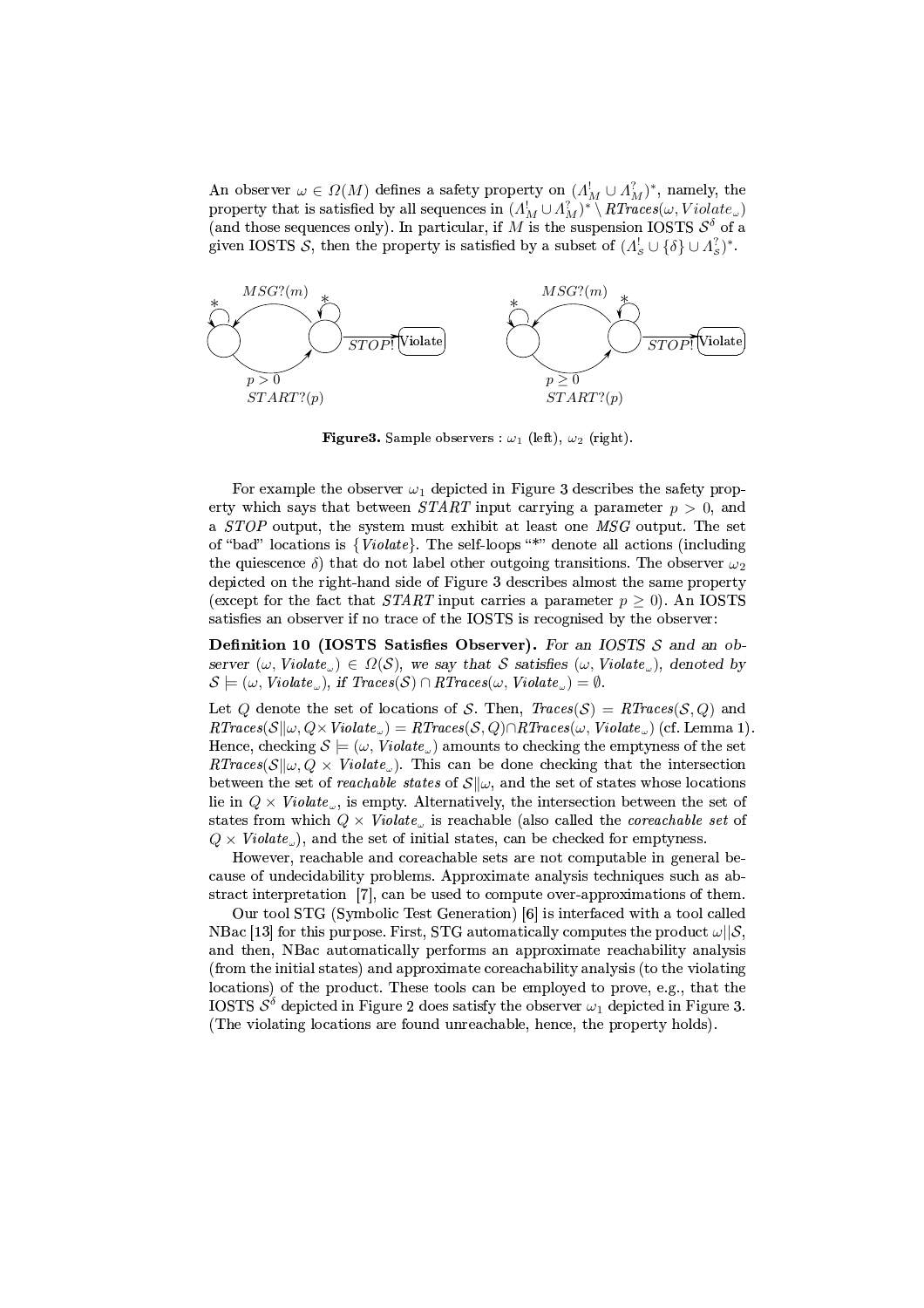On the other hand, it is impossible *in general* to prove automatically that an IOSTS does not satisfy an observer. Such a situation occurs with the IOSTS  $S^{\delta}$  in Figure 2 and the observer  $\omega_2$  depicted in the right-hand side of Figure 3:  $S^{\delta}$  does not satisfy  $\omega_2$ , because a *START* input carrying the parameter  $p=0$ allows for a  $STOP$  output to be emitted (without any  $MSG$  inputs in between), which violates the property of interest (the *Violate* location is reached).

*Combining observers.* The parallel product of two observers  $(\omega, Violate_{\omega})$  and  $(\varphi, Violate_{\varphi})$  can be also interpreted in terms of safety properties. We use these properties in Section 4. A natural choice is to equip the product  $\omega||\varphi$  with the set of locations  $Violate_{\omega} \times Violate_{\varphi}$ ; by Lemma 1,  $RTraces(\omega||\varphi, Violate_{\omega} \times$  $Violate_{\varphi}$  =  $RTraces(\omega, Violate_{\omega}) \cap RTraces(\varphi, Violate_{\varphi})$ ; hence, we obtain a safety property which is violated whenever both safety properties described by  $(\omega, Violate_{\omega})$  and  $(\varphi, Violate_{\varphi})$  are violated. Alternative choices for the violating locations are, e.g.,  $Violate_{\omega} \times (Q_{\varphi} \setminus Violate_{\varphi})$ , which indicates the violation of the former property, but not that of the latter; and,  $(Q_\omega \setminus \textit{Violate}_\omega) \times \textit{Violate}_\varphi$ , which indicates the violation of the latter, but not of the former property.

#### $3.4$ **Conformance Testing**

A conformance relation formalises the set of implementations that behave consistently with a specification. An implementation  $\mathcal I$  is not a formal object (it is a physical system) but, in order to reason about conformance, it is necessary to assume that the semantics of  $\mathcal I$  can be modelled by a formal object. We assume here that it is modelled by an IOLTS (cf. Definition 2). The notions of trace and quiescence are defined for IOLTS just as for IOSTS. The implementation is assumed to be *input-complete*, *i.e.*, all its inputs are enabled in all states.

These assumptions are called *test hypothesis* in conformance testing. The central notion in conformance testing is that of *conformance relation*; the standard ioco relation defined by Tretmans [19] can be rephrased as

**Definition 11** (ioco). An inplementation  $I$  ioco-conforms to a specification S, denoted by *T* ioco *S*, if  $Traces(S^{\delta}) \cdot (\Lambda^! \cup {\delta}) \cap Traces(\mathcal{I}^{\delta}) \subseteq Traces(S^{\delta}).$ 

Intuitively, an implementation  $\mathcal I$  ioco-conforms to its specification  $\mathcal S$ , if, after each trace of the suspension IOSTS  $S^{\delta}$ , the implementation only exhibits outputs and quiescences allowed by  $S^{\delta}$ . Hence, in this framework, the specification is *partial* with respect to inputs, i.e., after an input that is not described by the specification, the implementation may have any behaviour, without violating conformance to the specification. This corresponds to the intuition that a specification models a given set of services that must be provided by a system; a particular implementation of the system may implement more services than specified, but these additional features should not influence its conformance.

*Example.* An implementation that exhibits the trace  $START?(1) \cdot STOP!$  does not conform to the specification S depicted in Figure 1 - this trace is not present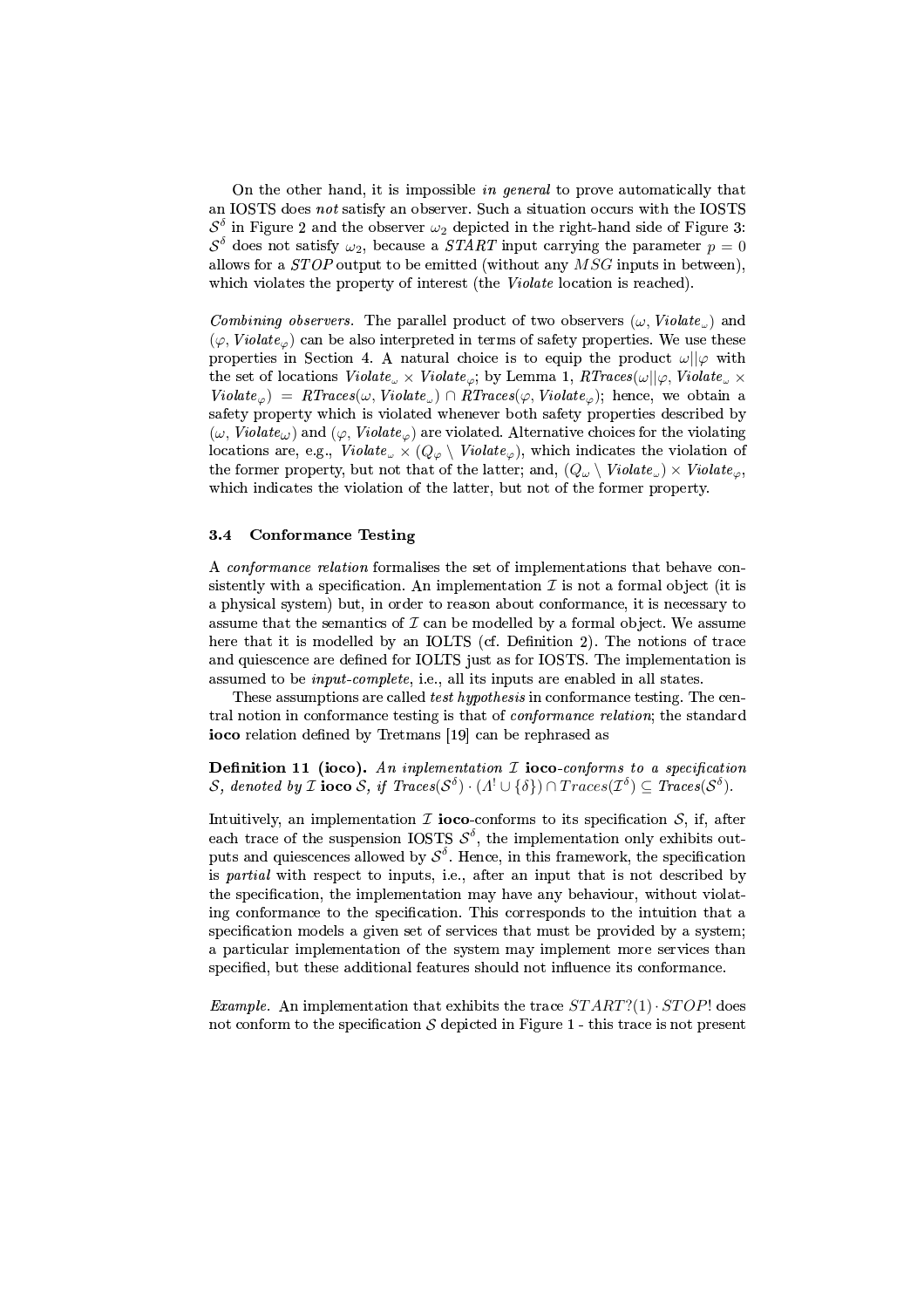in the IOSTS  $S^{\delta}$  (Figure 2). For the same reason, the trace  $START?(1) \cdot \delta!$ reveals a non-conformance to S. On the other hand, a trace such as  $START?(1)$ .  $START?(1) \cdot STOP!$  does not pose problems for conformance, as  $S^{\delta}$  does not constrain the traces of the system after the second START? in any way.

#### $\overline{\mathbf{4}}$ Test Generation for Safety and Conformance

This section shows how to generate a test case from a specification using a safety property as a guide. The test case attempts to detect violations of the property by an implementation of the system and violations of the conformance between the implementation and the specification. Moreover, if the verification step (Section 3.3) could not establish the fact that the specification satisfies the property, the generated test cases may also detect violations of the property by the specification when executed on the implementation.

We show that the test cases generated by our method always return correct verdicts. In this sense, the test generation method itself is correct.

*Outline.* We first define the *output-completion*  $\Sigma^1(M)$  of an IOSTS M. We then show that the output-completion of the IOSTS of  $S^{\delta}$  is a *canonical tester* [4] for  $S$  and the **ioco** relation defined in Section 3.4 (a canonical tester for a specification with respect to a given relation allows, in principle, to detect every implementation that disagrees with the specification according to the relation). This derives from the fact, stated in Lemma 2 below, that **ioco-conformance** to a specification  $S$  is equivalent to satisfying (a safety property described by) an observer obtained from  $\Sigma^!(\mathcal{S}^{\delta})$ . By composing this observer with another observer ( $\omega$ , Violate<sub>n</sub>) we obtain test cases for checking the conformance to S and the satisfaction of  $(\omega, Violate_{\omega}).$ 

**Definition 12** (output-completion). Given  $M = \langle D, \Theta, Q, q^0, \Sigma, T \rangle$  a deterministic IOSTS, the output completion of M is the IOSTS  $\Sigma^!(M) = \langle D, \Theta, Q \cup$  $\{ \text{Fall}_M \}, q^0, \Sigma, \mathcal{T} \cup \bigcup_{q \in Q, a \in \Sigma^1} \langle q, a, \bigwedge_{t = \langle q, a, G_t, A_t, q_t' \rangle \in \mathcal{T}} \neg G_t, (x := x)_{x \in V}, \text{Fall}_M \rangle \}.$ 

Interpretation:  $\Sigma^!(M)$  is obtained from M by adding a new location  $Fall_M \notin Q$ , and for each  $q \in Q$  and  $a \in \Sigma^!$ , a transition with origin q, destination  $\textit{Fall}_M$ , action a, identity assignments and guard  $\bigwedge_{t=\langle q,a,G_t,A_t,q_t'\rangle\in\mathcal{T}}\neg G_t$ . Hence, any output not fireable in M becomes fireable in  $\Sigma^!(M)$  and leads to the new (deadlock) location  $Fall_M$ . The output-completion of an IOSTS M can be seen as an observer, by choosing  ${[Fall_M]}$  as the set of violating locations. The following lemma says that conformance to a specification  $S$  is a safety property, namely, the property whose negation is represented by the observer  $(\Sigma^{\dagger}(\mathcal{S}^{\delta}), \{Fall_{s^{\delta}}\}).$ 

**Lemma 2.** *I* ioco *S* iff  $\mathcal{I}^{\delta} \models (\Sigma^{\mathcal{I}}(\mathcal{S}^{\delta}), \{Fall_{s^{\delta}}\})$ .

The lemma also says that the IOSTS  $\Sigma^{\prime}(\mathcal{S}^{\delta})$  is a canonical tester for **ioco**conformance to S. Indeed,  $\mathcal{I}^{\delta} \models (\Sigma^{\mathfrak{l}}(\mathcal{S}^{\delta}), \{Tail_{\mathcal{S}^{\delta}}\}$  can be interpreted as the fact that execution of  $\Sigma^!(\mathcal{S}^{\delta})$  on the implementation  $\mathcal I$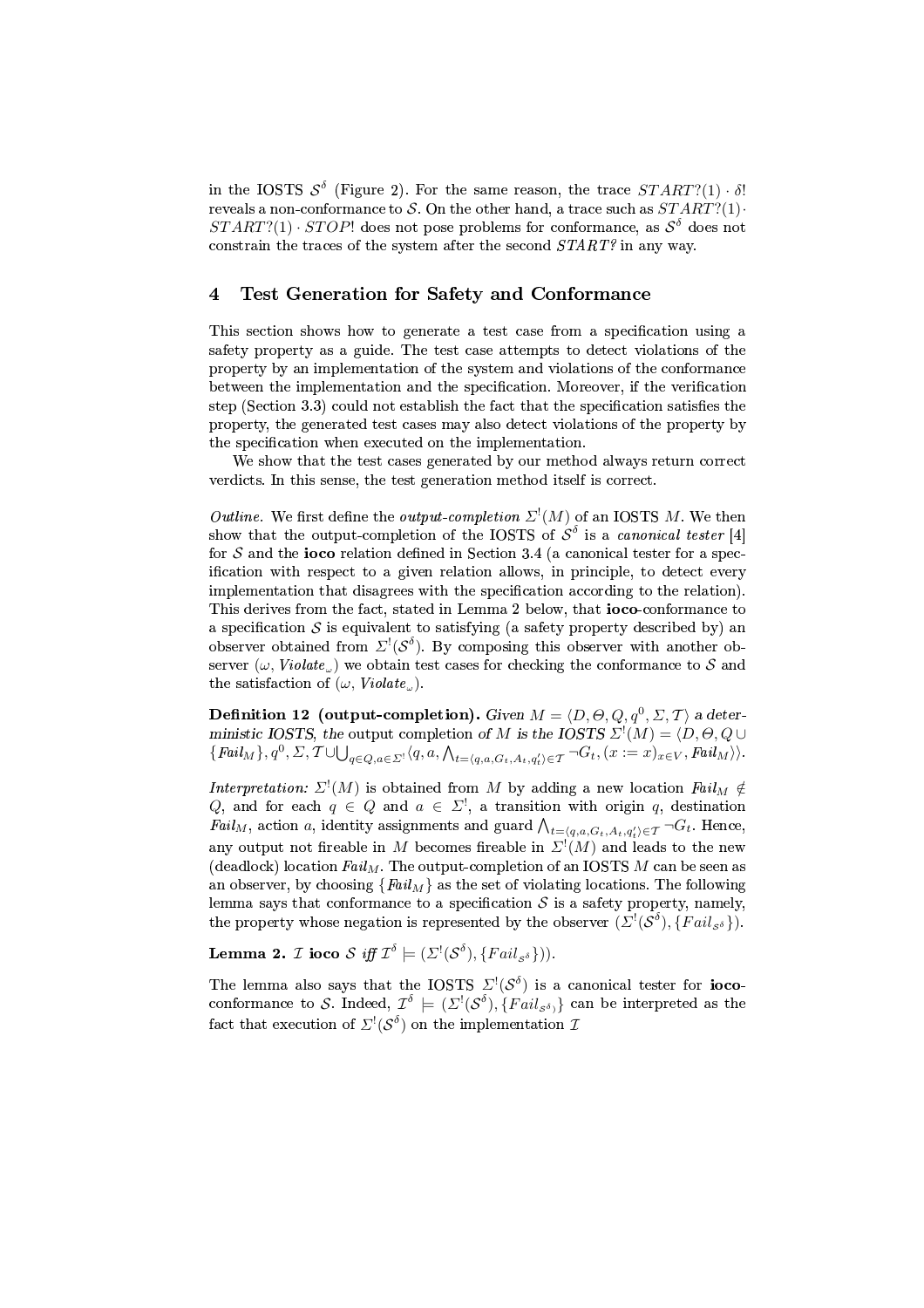never leads to a "Fail" verdict; the fact that this is equivalent to  $\mathcal I$  ioco  $\mathcal S$ (as stated by Lemma 2) amounts to having a canonical tester [4].

A canonical tester is, in principle, enough for detecting all implementations that do not conform to a given specification. However, our goal in this paper is to detect, in addition to such non-conformances, other potential violations of other (additional) safety properties coming from, e.g., the system's requirements.

The observers (cf. Definition 9) employed for expressing such properties also serve as a test selection mechanism; by Lemma 1, the product between an observer and the canonical tester can be used to define a subset of traces of interest among the many possible traces of the canonical tester.

We first note that for an IOSTS M and an observer  $(\omega, \textit{Violate}_{\omega}) \in \Omega(M)$ , the IOSTS  $\omega||\Sigma^{\dagger}(M)$  can be interpreted as an observer of M by choosing its set of violating locations. Let for now this set be  $Violate_{\omega} \times \{Fall_M\}$ , denoted by ViolateFail<sub> $\omega||\Sigma^{\dagger}(M)$ </sub>. The subscript is omitted whenever it is clear from the context.

**Definition 13.** For  $(\omega$ , Violate<sub>(a)</sub>  $\in \Omega(S^{\delta})$ , test $(S, \omega) \triangleq \omega || \Sigma^{1}(S^{\delta})$ .

In the rest of the section we show that every  $test(S, \omega)$  can be seen as a test case that refines the canonical tester, as violations of  $(\omega, \textit{Violate}_{\omega})$  are also checked.

**Proposition 1.** *I* ioco *S* iff<br>  $\forall (\omega, \text{Violate}_\omega) \in \Omega(\mathcal{S}^\delta)$ .  $\mathcal{I}^\delta \models (test(\mathcal{S}, \omega), \text{ViolateFall}_{\text{test}(\mathcal{S}, \omega)})$ .

Interpretation. The IOSTS test(S,  $\omega$ ) can be seen as a test case to be executed in parallel with an implementation  $I$ . Proposition 1 says that if this execution enters a location in Violate Fail<sub>test</sub>( $s,\omega$ ) (= Violate<sub> $\omega$ </sub> × { Fail<sub>s</sub> $\delta$ }), then the implementation violates both the property defined by  $(\omega, Violate_{\omega})$  and the conformance to specification  $S$ . In this situation, the Violate Fail verdict is given:

ViolateFail: the implementation violates the property and the conformance

The proposition also says that the (infinite) set  $\{test(S, \omega)|(\omega, \text{Violate}) \in \Omega(\mathcal{S}^{\delta})\}\$ of test cases is "exhaustive" for checking **ioco**-conformance to a given specification  $S$ , meaning that all non-conformances may, in principle, be detected.

We now consider another interpretation of the IOSTS  $\omega||\Sigma^!(M)$ , which leads to another test verdict. Choosing the violating locations to be  $(Q_\omega \setminus \textit{Violate}_\omega) \times$  ${[Fall_M]}$  results in a different observer. We denote by  ${Fall_{\omega||\Sigma^1(M)}}$  the set  $(Q_\omega \setminus$  $\textit{Violate}_{\omega}$ ) × { $\textit{Fall}_M$ }. The subscript is omitted whenever the context is clear.

**Proposition 2.** For an IOSTS S and  $(\omega, Violate_{\omega}) \in \Omega(S^{\delta}),$ <br> $\mathcal{I}^{\delta} \not\models (test(S, \omega), Fall_{test(S, \omega)}) \Rightarrow \neg(\mathcal{I} \text{ ioco } S)$ 

Proposition 2 says that when  $test(S, \omega)$  enters a location in the set  $Fail_{test(S, \omega)}$  $(=(Q_{\omega}\setminus \textit{Violate}_{\omega})\times \{\textit{Fail}_{\mathcal{S}^{\delta}}\}\)$  when executed on an implementation  $\mathcal{I}$ , then  $\mathcal{I}$ violates conformance to S. The property  $\omega$  is not violated (the Violate<sub>n</sub> set is not entered). In this case, the **Fail** verdict is given: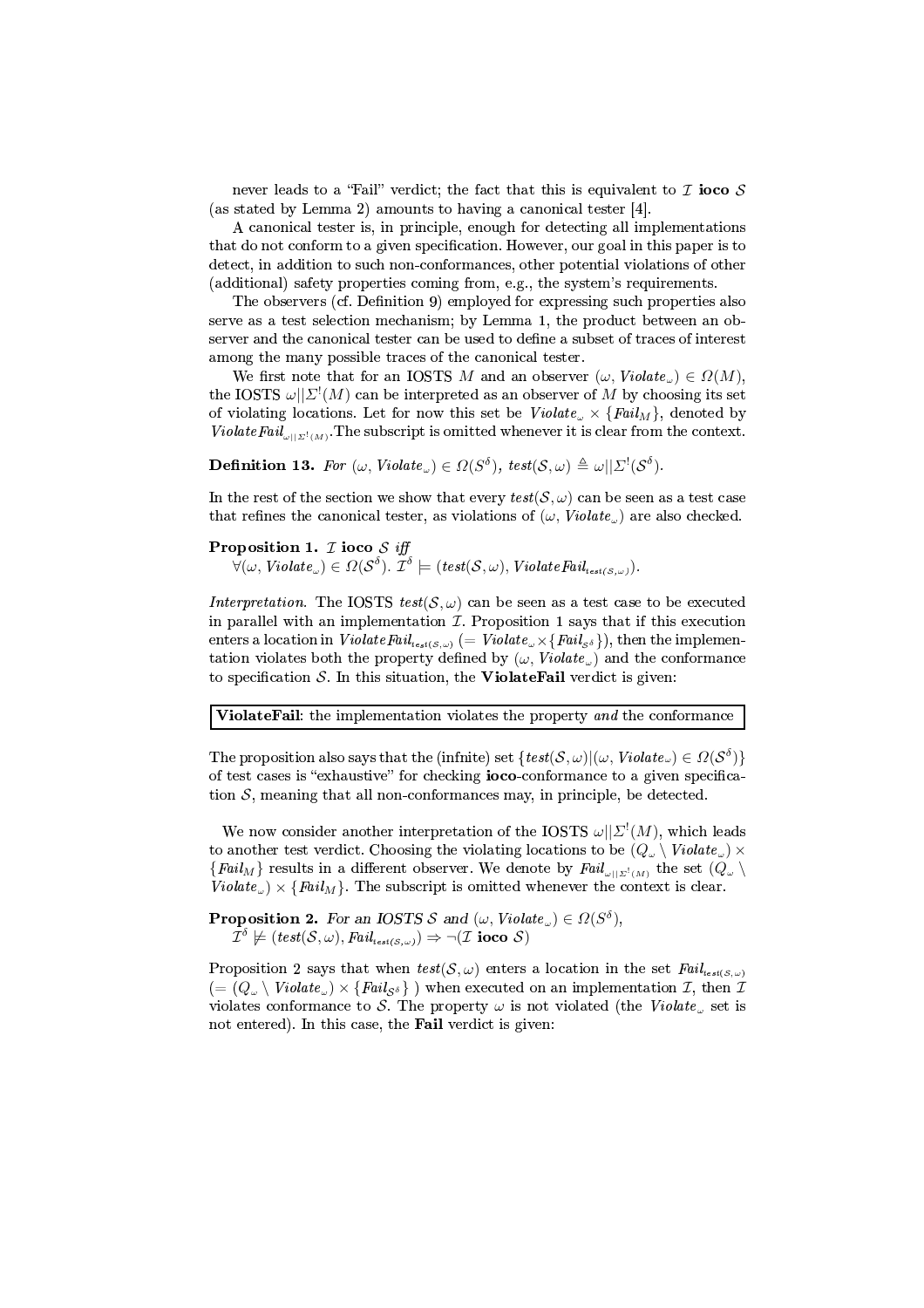Fail: the implementation violates the conformance, but not the property

A third interpretation of the IOSTS  $\omega||\Sigma^{\dagger}(M)$  as an observer can be given, by choosing the set of violating locations to be  $\mathit{Violate}_{\omega} \times Q_M$ . We denote this set by Violate<sub> $\omega | \Sigma^{\dagger}(\mathcal{M})|$ </sub>, and omit the subscript whenever it is clear from the context.

**Proposition 3.** For an IOSTS S and observer  $(\omega, Violate_{\omega}) \in \Omega(S^{\delta}), \mathcal{I}^{\delta} \not\models$  $(test(S, \omega), \textit{Violate}_{\textit{test}(S, \omega)}) \Rightarrow \mathcal{I}^{\delta} \not\models (\omega, \textit{Violate}_{\omega}) \wedge \mathcal{S}^{\delta} \not\models (\omega, \textit{Violate}_{\omega}).$ 

Proposition 3 says that when  $test(S, \omega)$  enters a location in  $Violate_{test(S, \omega)}$  when executed on an implementation  $\mathcal{I}$ , then a violation of the property by both specification and implementation is detected. Hence, the **Violate** verdict is given:

Violate: the specification and the implementation violate the property

Discussion. Propositions 1, 2, and 3 show that the test generation algorithm, i.e., the construction of the IOSTS  $test(S, \omega)$  and of its three verdicts, are *correct*, in the sense that verdicts correctly describe the relations between specification, implementation, and property. The verdict **ViolateFail** (resp. Fail) detects the violation of the property and of the conformance (resp. of the conformance only) by the implementation. This holds independently of whether the specification satisfies the property or not; indeed, the execution of the test case on the implementation may detect violations of the property by the specification using the Violate verdict. The ability to generate test cases from a property and a specification which may or may not satisfy the property is important, because verification is undecidable for the infinite-state systems considered in this paper.

A natural question that arises is why a violation of the property by the implementation is always detected simultaneously with either (1) a violation of the property by the specification or  $(2)$  a violation of the conformance between implementation and specification. The reason is that our test cases are extracted from the specification, i.e., they only contain traces of the specification. An implementation may only violate a property without  $(1)$  or  $(2)$  occurring when it executes a trace that diverges at some point from the specification by an *input*; indeed, as seen in Section 3.4, this does not compromise conformance and, of course, the specification cannot violate the property on a trace that it does not contain. Such traces are excluded from the generated test cases by construction.

Alternatively, these traces could be included in the test cases, but this implies to perform an *input-completion* of the specification (similar to Definition 12) first, and could lead to test cases that are typically too large for use in practice.

*Building an actual test case.* To build an actual test case from  $test(S, \omega)$ , all inputs are transformed into outputs and reciprocally (this operation is called mirror; in the test execution process, the actions of the implementation and those of the test case must complement each other). For the IOSTS  $S$  depicted in Figure 1 and the observer  $\omega_2$  depicted in Figure 3, the corresponding test case (before simplification) is depicted in Figure 4. Finally, the result is automatically analysed and simplified using the NBac tool [13] for statically eliminating transitions that cannot lead to the violation of the property any more (cf. Section 5).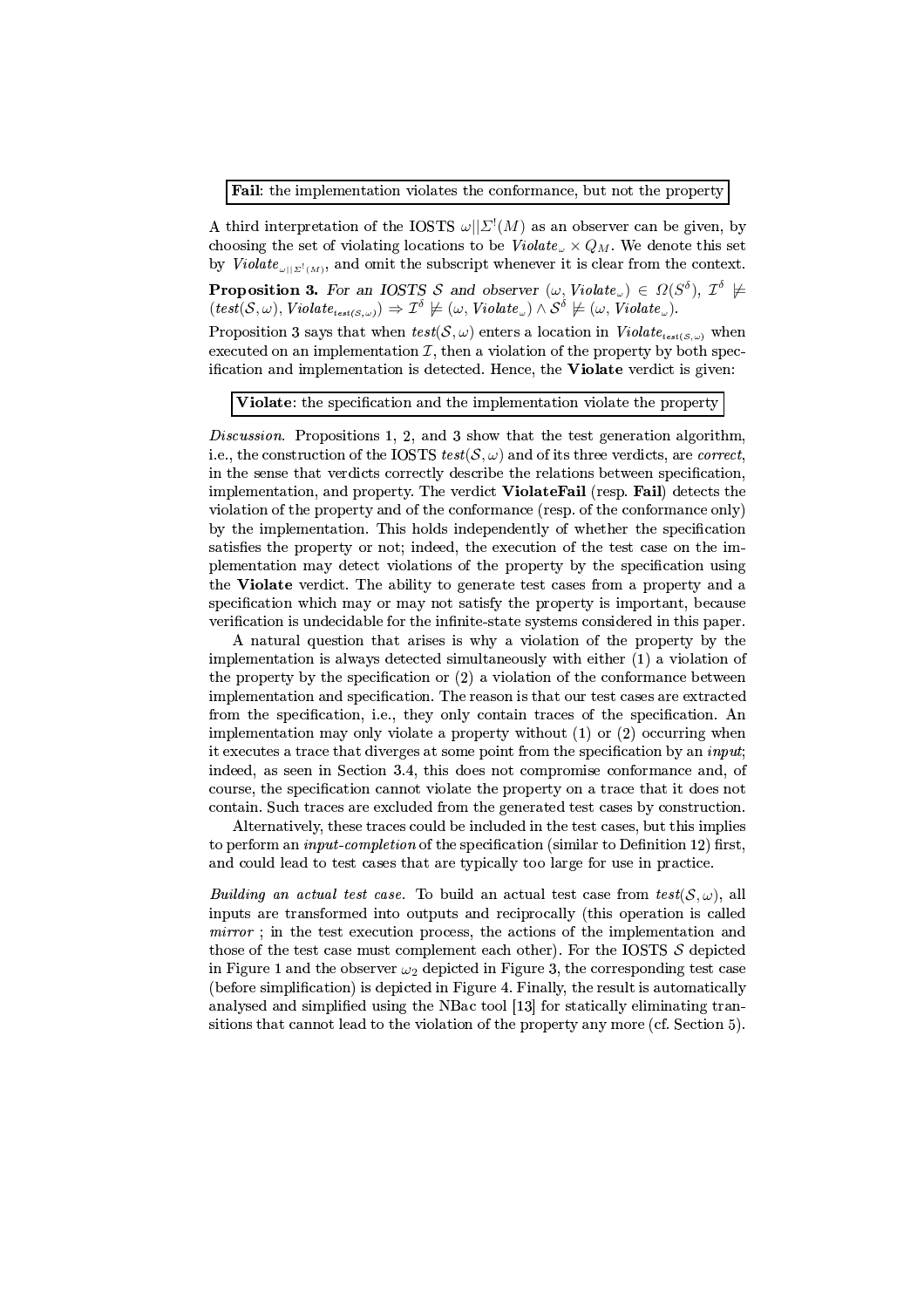

**Figure 4.** Before selection: test case obtained from S (Figure 1) and  $\omega_2$  (Figure 3).

#### $\overline{5}$ Test selection

The main goal of the testing process is to detect violations of the system's required properties by the system's implementation. In this section we outline a technique for statically detecting and eliminating locations and transitions of a test case (generated from a specification and a property as described in Section 4) from which this goal cannot be achieved any more; the resulting test case attempts to keep the implementation in states where it may still violate the property. We show that this optimisation preserves correctness of test verdicts.

The violation of a property - described as an observer  $(\omega, Violate_{\omega})$  - by an implementation is materialised by reaching the ViolateFail and Violate sets of locations in the IOSTS test(S,  $\omega$ )(cf. Section 4). For a state s of an IOSTS and a location  $q$  of the IOSTS, we say that  $s$  is *coreachable* for the location  $q$  if there exists a valuation v of the variables such that  $s \stackrel{\sigma}{\rightarrow} \langle q, v \rangle$ . Then, the test selection process consists (ideally) in selecting, from a given test case, the subset of states that are coreachable for the locations in  $Violate \cup ViolateFail$ .

It should be quite clear that an exact computation of this set of states is impossible in general. However, there exist techniques that allow to compute an over-approximation of it. We here use one such technique based on abstract interpretation and implemented in the NBac tool [13]. Given a location  $q$  of an IOSTS, the tool computes, for each location l, a symbolic corrachable state for q.

Definition 14 (symbolic coreachable state). For  $l, q$  two locations of an IOSTS S, we say  $\langle l, \varphi_{l \to q} \rangle$  is a symbolic coreachable state for q if  $\varphi_{l \to q}$  is a formula on the variables of the IOSTS such that, if a state of the form  $\langle l, v \rangle$  is coreachable for q, then  $v \models \varphi_{l \to q}$  holds.

I.e.,  $\langle l, \varphi_{l\rightarrow q}\rangle$  over-approximates the states with location l that are coreachable for  $q$ . The following algorithm uses this information for *pruning* a test case.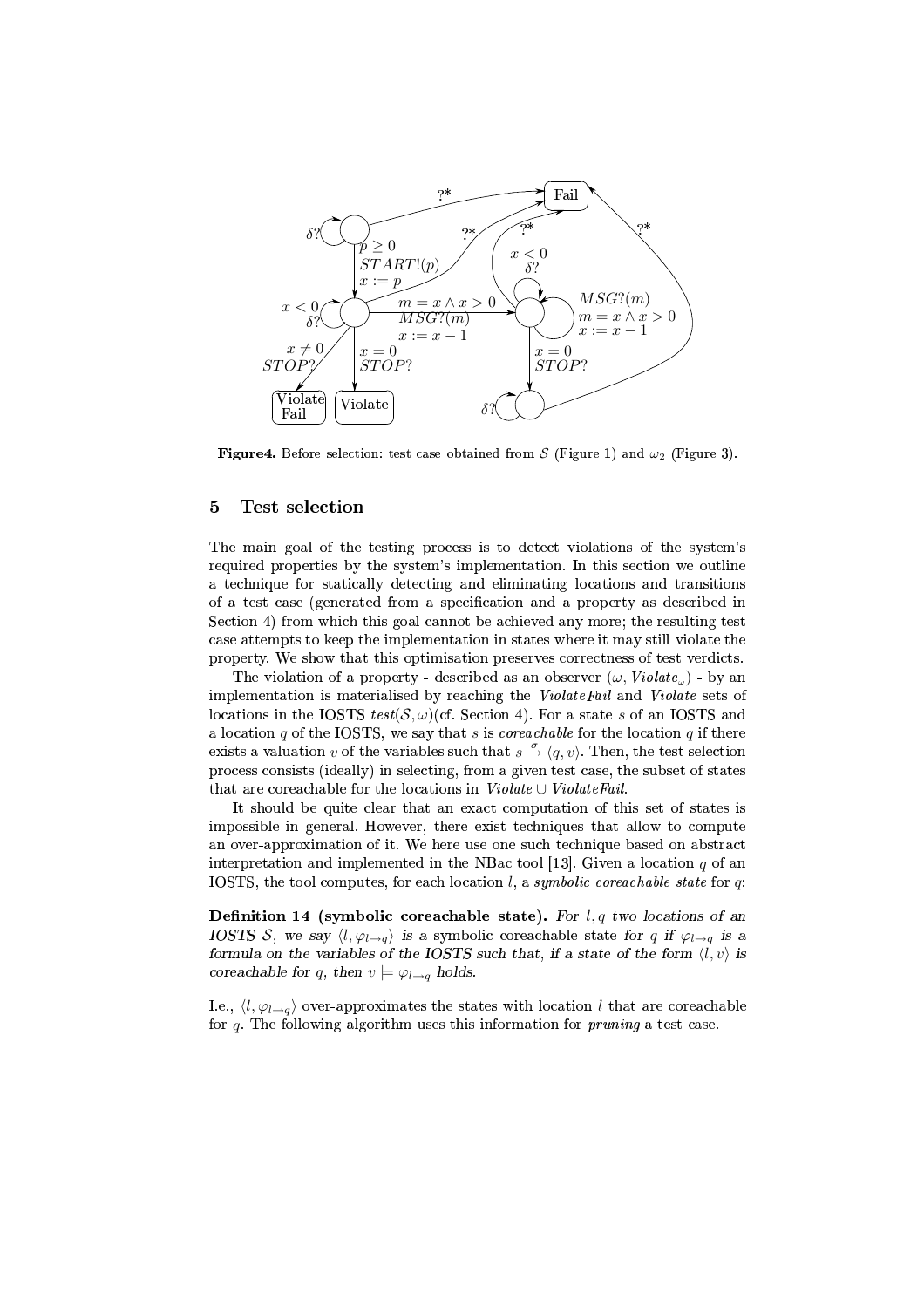**Definition 15 (pruning).** For an IOSTS S and an observer  $(\omega, Violate_{\omega})$  from the set  $\Omega(S^{\delta})$ , let prune(S,  $\omega$ ) be the IOSTS computed as follows.

- first, the IOSTS mirror(test( $S, \omega$ )) is computed as in Section 4. Let L be its set of locations, T its set of transitions, and  $\Sigma = \Sigma^! \cup \Sigma^?$  its alphabet, where  $\Sigma^! = \Sigma^?$  and  $\Sigma^? = \Sigma^!$   $\cup$  { $\delta$ }. Let also Inconc  $\notin L$  be a new location.
- then, for each location  $l \in L$ , a symbolic coreachable state  $\langle l, \varphi_{l \to q} \rangle$ , for each location  $q \in$  Violate  $\cup$  Violate Fail is computed. Let  $\varphi_l$  denote the formula  $\bigvee_{q \in \text{ Violate } \cup \text{ Violate } \text{Fail}} \varphi_{l \rightarrow q}$
- next, for each location  $l \in L$  of the IOSTS, and each transition  $t \in \mathcal{T}$  of the IOSTS with origin  $l$ , guard  $G$ , and label  $a$ ,
	- if  $a \in \Sigma^!$  then
		- \* if  $G \wedge \varphi_l$  is unsatisfiable, then t is eliminated from T,
		- \* otherwise, the guard of t becomes  $G \wedge \varphi_l$
	- if  $a \in \Sigma^?$ , then
		- \* the guard of t becomes  $G \wedge \varphi$
		- \* a new transition is added to  $\mathcal T$ , with origin l, destination Inconc, action a, guard  $G \wedge \neg \varphi_l$ , and identity assignments.

The *pruning* operation consists in detecting transitions whose firing leads to states where the *Violate* and *ViolateFail* sets of locations are unreachable. This is done by performing a coreachability analysis to these locations using the NBac tool [13]. If such a "useless" transition is labelled by an *output*, then it may be removed from the test case (a test case controls its outputs, hence, it may decide not to perform an output if violations of the property cannot be detected afterwards). On the other hand, *inputs* cannot be prevented from occurring, hence, the transitions labelled by *inputs*, by which the Violate and ViolateFail sets of locations cannot be reached any more, are reoriented to a new location, called *Inconc*. Reaching *Inconc* during test execution is interpreted as a verdict:

Inconc: violations of the property cannot be detected any more

Proposition 4. The test case obtained by after pruning is correct, i.e., Propositions 1, 2 and 3 still hold when test(S,  $\omega$ ) is replaced with prune(S,  $\omega$ ).

The test case obtained after pruning  $test(S, \omega_2)$  is depicted in Figure 5. It starts by sending a  $START$  with a positive parameter  $p$  to the implementation, and then waits for inputs. If the implementation replies with *STOP*, the test execution terminates with a verdict, which depends on whether the parameter  $p$  was strictly positive or was equal to zero:

- If  $p > 0$ , the sequence  $START(p) \cdot STOP$  exhibits a non-conformance between implementation (which accepts this sequence) and specification (which does not accept it). This sequence is also a witness for the violation of the property by the implementation: the verdict is *ViolateFail*;
- If  $p = 0$ ,  $START(p) \cdot STOP$  is a witness for violation of the property defined by  $\omega_2$  by both implementation and specification: the verdict is *Violate*.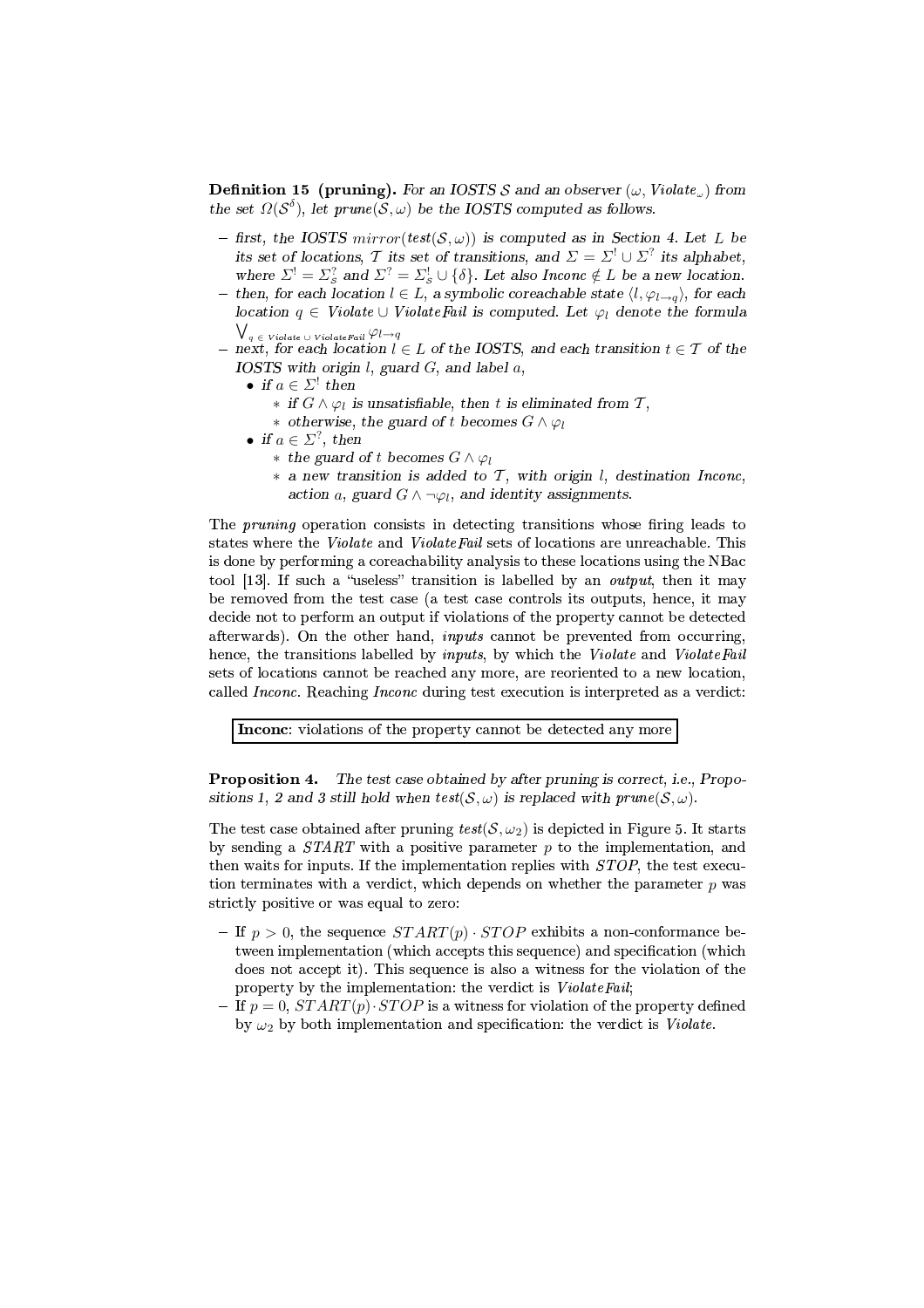

**Figure 5.** After selection: test case obtained from S (Figure 1) and  $\omega_2$  (Figure 3).

Finally, if the implementation replies with MSG after START, the current test case cannot detect violations of the property any more, and the verdict is *Inconc*.

#### **Conclusion and Related Work** 6

A system may be viewed at several levels of abstraction: high-level properties. operational *specification*, and black-box *implementation*. In our framework properties and specifications are described using Input-Output Symbolic Transition Systems (IOSTS), which are extended automata that operate on symbolic variables and communicate with the environment through input and output actions carrying parameters. IOSTS are given a formal semantics in terms of inputoutput labelled transition systems (IOLTS). The implementation is a black box, but it is assumed that its semantics can be described by an unknown IOLTS. This allows to formally link the implementation and the specification by a conformance relation. A satisfaction relation links them both to higher-level properties.

A validation methodology is proposed for checking these relations, i.e., for detecting inconsistencies between the different views of the system: First, the properties are automatically verified on the specification using abstract interpretation techniques. Then, test cases are automatically generated from the specification and the properties, and are executed on the implementation of the system. If the verification step was successful, that is, it has established that the specification satisfies a property, the test execution may detect the violation of the property by the implementation and the violation of the conformance relation between implementation and specification. On the other hand, if the verification did not allow to prove a property, the test execution may additionally detect a violation of the property by the specification. Any inconsistencies obtained in this manner are reported to the user in the form of test verdicts. The approach is proved correct and is illustrated on a simple example. The full version of this paper [17] illustrates the approach on a larger example (the BRP protocol [11]).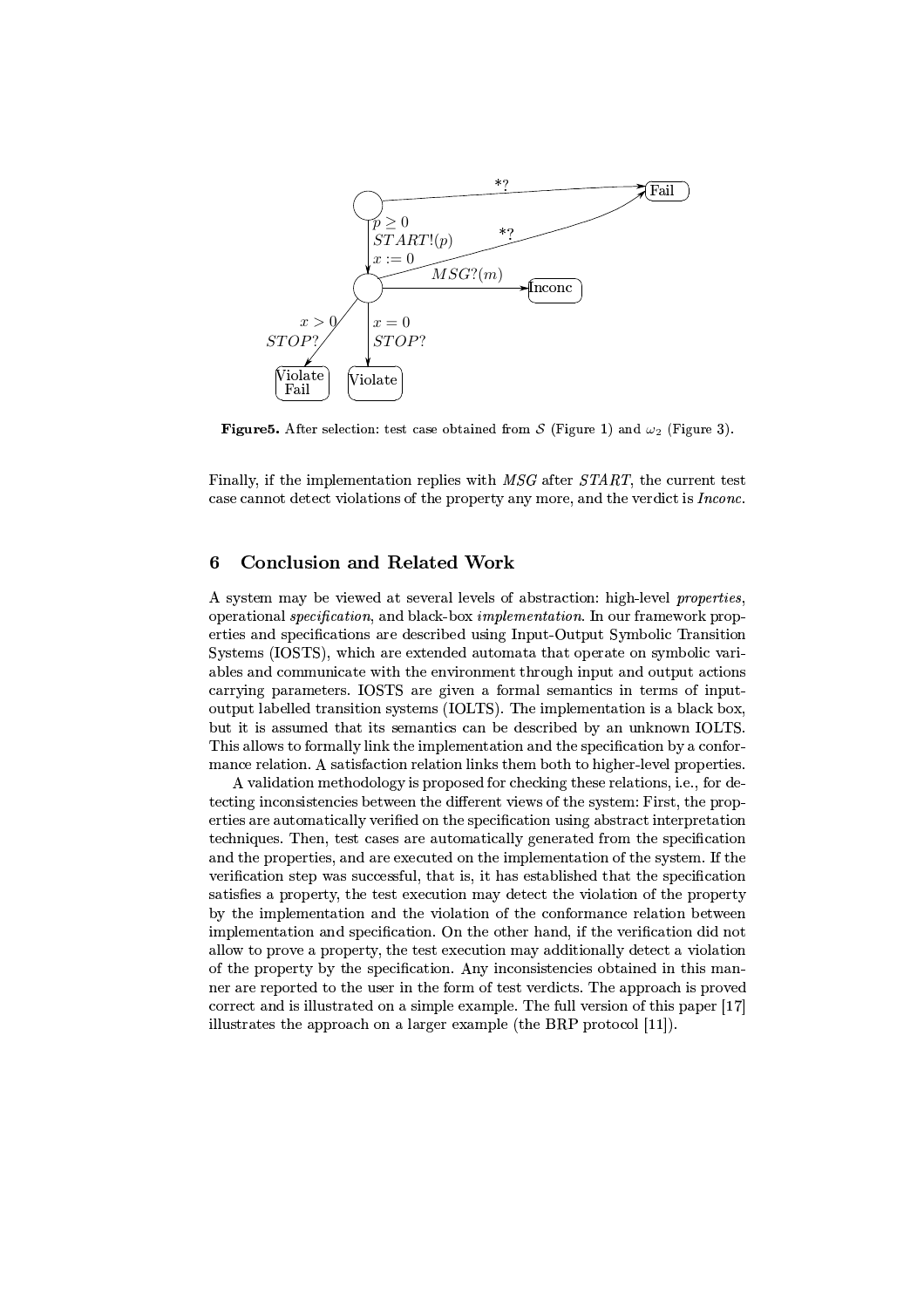*Related Work.* In [8] an approach for generating tests from a specification and from observers describing linear-time temporal logic requirements is described. The generated test cases do not check for conformance, they only check the fact that the implementation does not violate the requirements.

The approach described in [2] considers a specification  $S$  and an invariant  $P$ assumed to hold on S. Then, mutants  $S'$  of S are built using standard mutation operators, and a combined machine is generated, which extends sequences of  $S$ with sequences of  $S'$ . Next, a model checker is used to generate sequences that violate P, which prove that S' is a mutant of S violating P. Finally, the obtained sequences are interpreted as test cases to be executed on the implementation.

The authors of  $[9]$  start from a specification S and a temporal-logic property  $P$  assumed to hold on  $S$ , and use the ability of model checkers to construct counter-examples for  $\neg P$  on S. These counter-examples can be interpreted as *witnesses* (i.e., test cases) for P on S. The papers [3,12] extend this idea by formalising standard coverage criteria (all-definitions, all-uses,  $etc$ ) using observers (resp. in temporal logic). Again, test cases are generated by model checking the observers (or the temporal-logic formulas) on the specification.

The approaches described in all these papers rely on model checking, hence, they only work for finite-state systems; moreover, they do not formally relate satisfaction of properties to conformance testing, and, except for [8], they do not formally define a conformance relation.

In [18] we present an approach for combining model checking and conformance testing for finite-state systems, which can be seen as a first step of the approach presented here, which deals with infinite-state systems. In the finitestate framework of [18] verification is decidable, which heavily influences the whole approach: for example the test generation algorithm (based on enumerative model checking) does not need to take into account the possibility that the property might be violated by the specification.

A different approach for combining model checking and black-box testing is black-box checking [16]. Under some assumptions on the implementation (the implementation is deterministic: an upper bound  $n$  on its number of states is known), the black-box checking approach constructs a complete test suite of size exponential in  $n$  for checking properties expressed by Büchi automata.

Our approach can also be related to the combination of verification, testing and monitoring proposed in [10]. In their approach, monitoring is passive (pure observation), whereas ours is reactive and adaptative, guided by the choice of inputs to deliver to the system as pre-computed in a test case.

Finally, in [14] we propose a symbolic algorithm for selecting test cases from a specification be means of so-called *test purposes*. The difference with the present paper lies mainly in methodology. Test purposes in [14] are essentially a pragmatic means for test selection - they have to be provided by the user. In contrast, test selection in the present paper consists in automatically attempting to violate a safety property that was automatically verified (succesfully or not) on the specification. Moreover, test purposes can be classified as *reachability* properties, which have an exactly opposite semantics to the safety properties considered here (reachability properties are negations of safety properties).